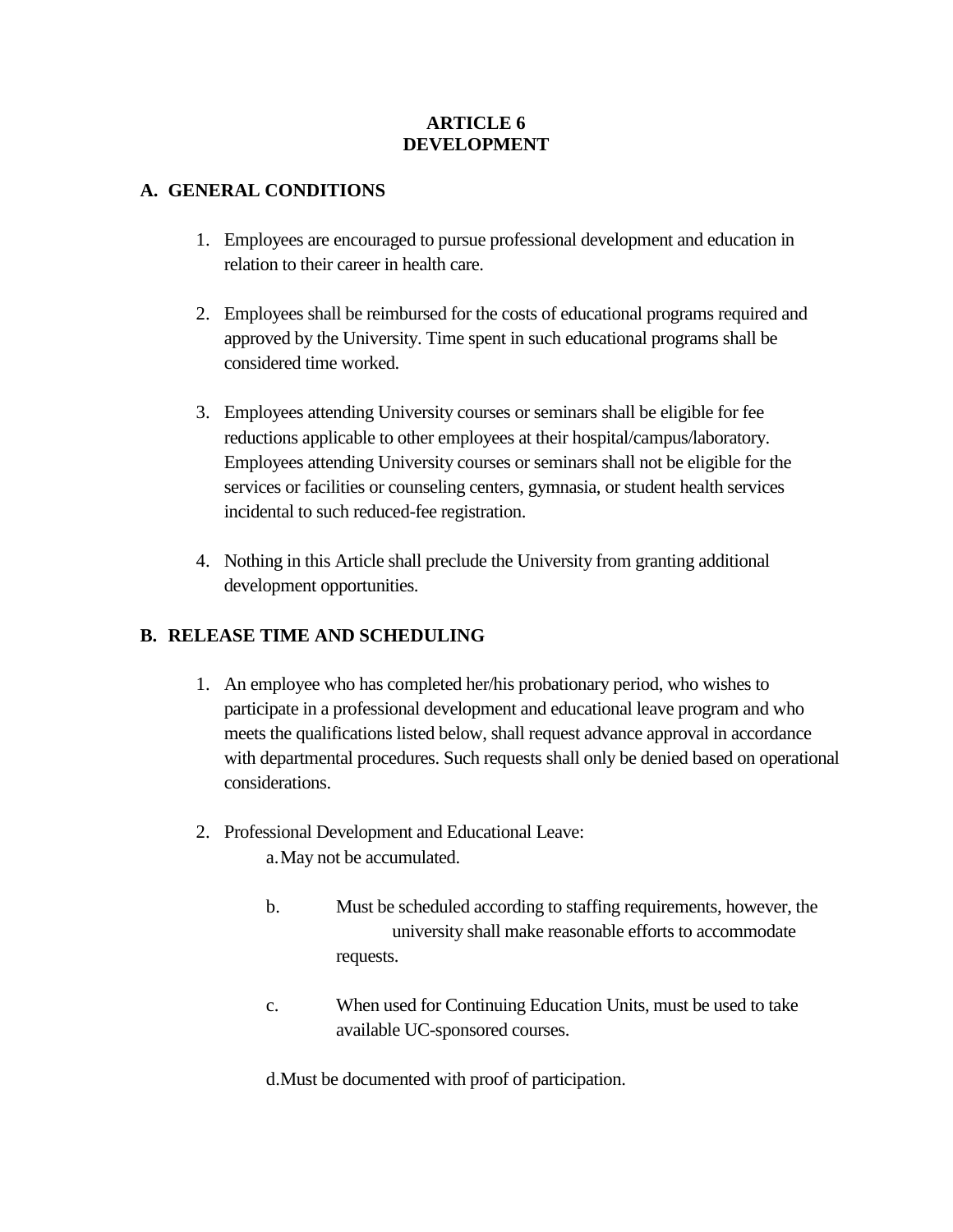- 3. Forty (40) hours paid professional development and educational leave relating to the employee's patient care technical career will be provided to full-time employees per contract year.
	- a. A contract year is normally defined as October 1 September 30. If a contract year begins after October 1, a proportionate number of professional development and educational leave hours will be provided based on the actual duration of the contract.
	- b. In addition, a part-time career employee's yearly entitlement shall be prorated based on her/his appointment rate.
	- c. Up to eight (8) hours of the maximum paid leave may be utilized for appropriate home study/internet courses. Time used under this section shall not be accrued or paid as premium overtime.
	- d. Notwithstanding paragraph 3 above, provided an employee has requested using development leave in writing in advance, in accordance with B.1. above, and has been denied by supervision on two separate occasions during the year as defined in 3.a. above, up to twenty (20) hours of unused development leave may be carried over to the following contract year.
	- e. In order to carry over unused development leave, as defined in d. above, an employee must submit the request no less than ninety (90) calendar days prior to the end of the contract year.
	- f. Under no circumstances may an employee have more than sixty (60) hours of development leave in one year.
	- g. Requests for carry-over must be submitted in writing thirty (30) days following the end of contract year (October  $31<sup>st</sup>$ ).
- 4. Employees who are scheduled to take the examination which would grant a state and/or nationally recognized certification, and who request the examination day off in accordance with the unit's scheduling procedures, shall be assigned paid professional development and educational leave for the day on which the examination is taken.